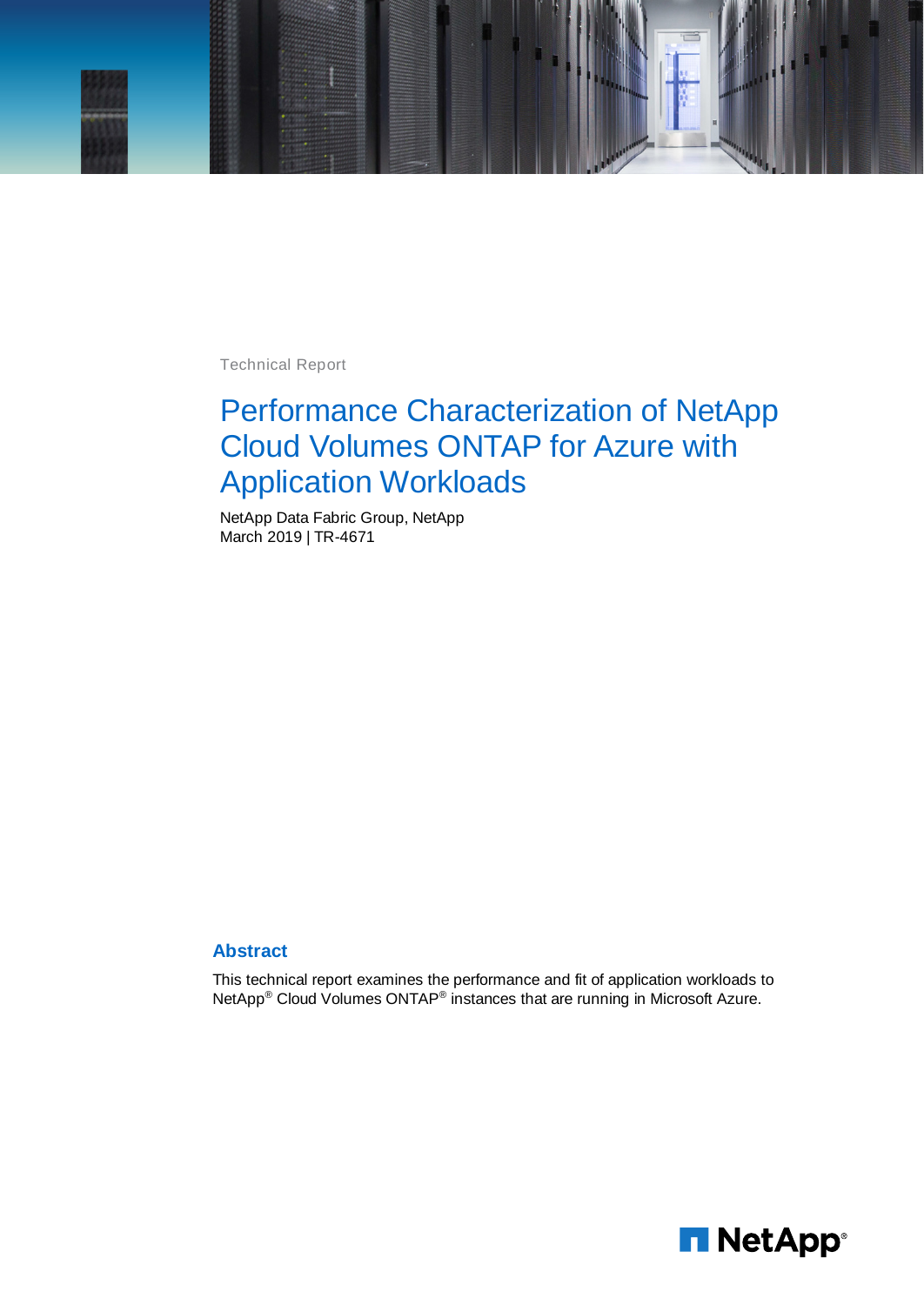### TABLE OF CONTENTS

#### **LIST OF TABLES**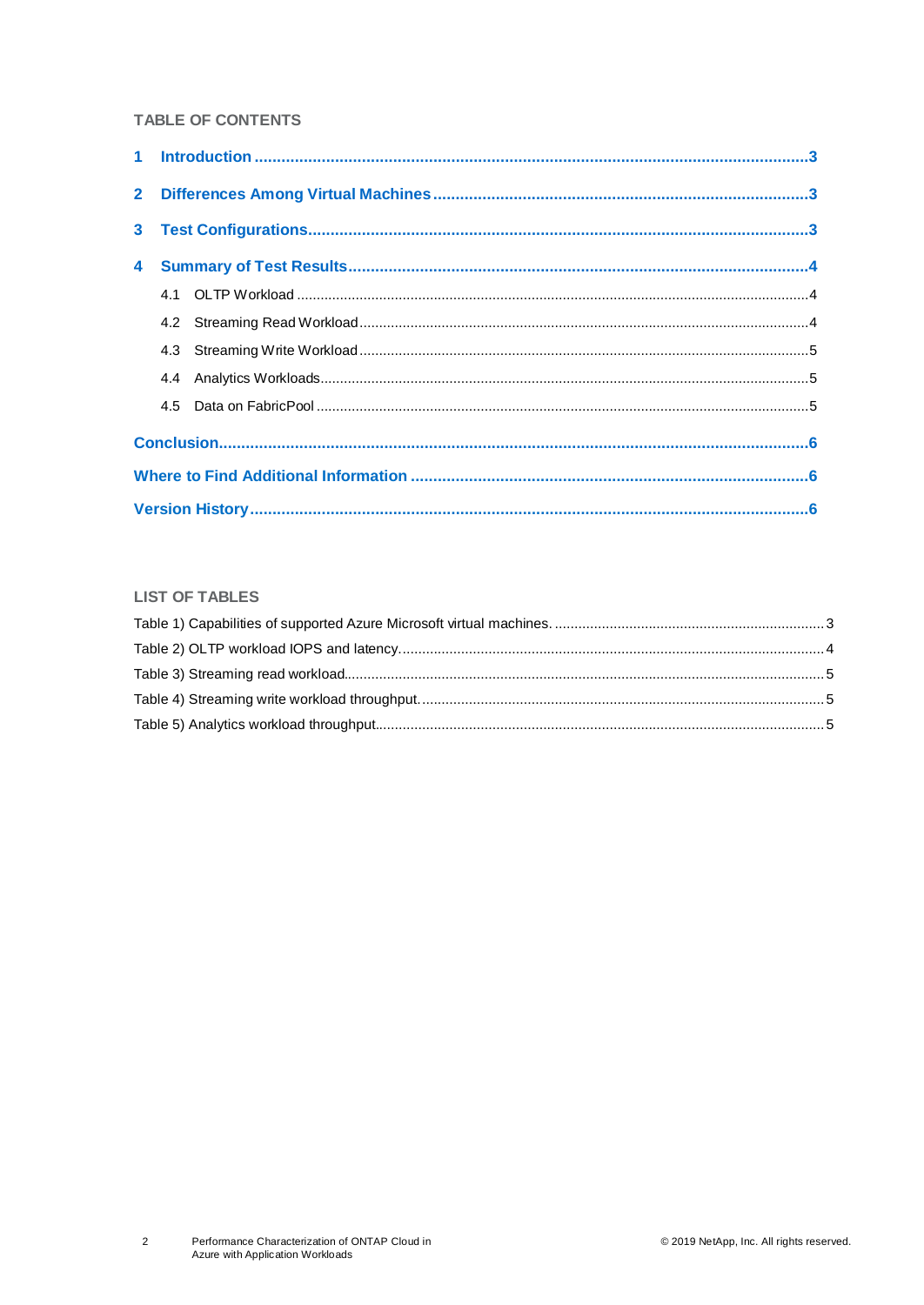# <span id="page-2-0"></span>**1 Introduction**

To help NetApp customers select the most appropriate solutions for their IT infrastructure, NetApp provides up-to-date documentation describing its products. This technical report describes the results of performance tests for the Cloud Volumes ONTAP data management software running on Microsoft Azure virtual machines. NetApp partners, customers, and employees can use this information to make informed decisions about which workloads are appropriate for Cloud Volumes ONTAP.

The test configuration environments described in this report consist of the following components:

- Cloud Volumes ONTAP single-node clusters of the following Microsoft Azure virtual machines:
	- Standard DS14\_v2 (Premium license)
	- − Standard\_DS4\_v2 (Standard license)
	- Standard\_DS3\_v2 (Explore license)
- A Microsoft Windows Server 2012 R2 host running Iometer. For each test, the virtual machine used for the Iometer machine matched the Cloud Volumes ONTAP system virtual machine.
- <span id="page-2-1"></span>The iSCSI protocol for block workloads.

# **2 Differences Among Virtual Machines**

The Azure documents [General purpose virtual machine sizes](https://docs.microsoft.com/en-us/azure/virtual-machines/windows/sizes-general) and [Memory optimized virtual machine](https://docs.microsoft.com/en-us/azure/virtual-machines/linux/sizes-memory)  [sizes](https://docs.microsoft.com/en-us/azure/virtual-machines/linux/sizes-memory) describe the capabilities of the different Windows virtual machines in terms of network, CPU, and memory.

The specific combination of these components is what determines the overall performance of an instance. For Cloud Volumes ONTAP, the CPU capability contributes to general performance, whereas memory contributes heavily to read performance. The network capability acts as a throughput limiting factor that is independent of read and write performance levels.

| VM Type          | <b>CPU</b> | <b>RAM</b> | <b>Expected Network</b><br><b>Bandwidth (Mbps)</b> |
|------------------|------------|------------|----------------------------------------------------|
| Standard DS3 v2  | 4          | 14GB       | 3000                                               |
| Standard DS4 v2  | 8          | 28GB       | 6000                                               |
| Standard DS14 v2 | 16         | 112GB      | 12000                                              |

<span id="page-2-3"></span>**Table 1) Capabilities of supported Azure Microsoft virtual machines.**

# <span id="page-2-2"></span>**3 Test Configurations**

All test configurations used the iSCSI protocol for block I/O connectivity. The tests focused on the following:

- Iometer was used to generate I/O workloads. We used different numbers of LUNs and different numbers of outstanding I/O operations to see the effect of concurrency level on IOPS, throughput, and latency.
- Normal writing speed was used for single-node systems. Under normal write speed, data is written directly to disk, minimizing the likelihood of data loss if an unplanned system outage occurs. Conversely, when high write speed is used, data is buffered in memory before it is written to disk. This configuration provides faster write performance but increases the potential for data loss if an unplanned system outage occurs. High write speed is recommended if fast write performance is required and you can tolerate the risk of data loss due to an unplanned system outage. For example, data loss might be handled by the application.
- We tested different Microsoft Azure virtual machines. The virtual machines tested had different hardware characteristics, and, because they belonged to different licensing packages, different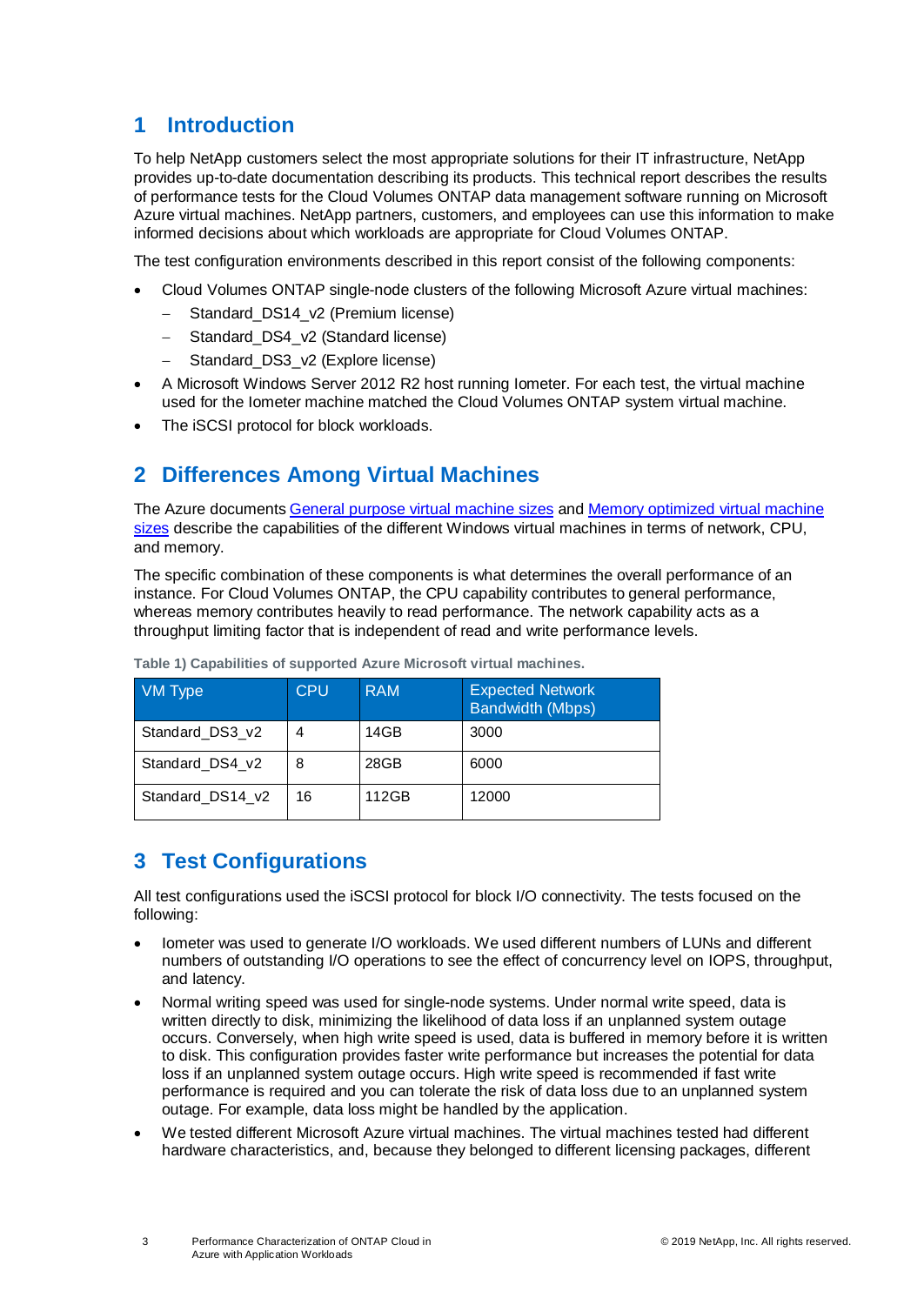costs were incurred by Microsoft Azure and NetApp. A virtual machine from each licensing package was picked for the tests.

- All the tests were performed with Premium\_LRS volumes. Cloud Volumes ONTAP supports an extra volume type: Standard\_LRS.
- Cloud Volumes ONTAP was tested on three different Microsoft Azure virtual machines:
	- Standard DS3 v2, included in the Explore license, which allows up to 2TB of storage
	- Standard DS4\_v2, included in the Standard license, which allows up to 10TB of storage
	- − Standard\_DS14\_v2**,** included in the Premium license, which allows up to 252TB of storage

## <span id="page-3-0"></span>**4 Summary of Test Results**

Each tested configuration consisted of a unique workload that is representative of the workloads used in widely deployed POSIX applications:

- **OLTP workload.** 8KB block size, 100% random access I/O, and a mixture of 70% reads. This workload simulates database applications (SAP, Oracle, SQL) and OLTP servers.
- **Streaming reads.** 64KB block size, 100% reads, and 100% sequential access I/O. This workload simulates applications such as media servers (for example, video on demand) and Virtual Tape Libraries (VTL).
- **Streaming writes.** 64KB block size, 100% writes, and 100% sequential access I/O. This workload simulates applications such as media capture, virtual type libraries, medical imaging, archiving, backup, and video surveillance.
- **Analytics.** 16KB block size, 50% reads, and 100% random access I/O. Analytics workloads are unplanned by nature. They involve both read and write operations and require high throughput and low latency.

The test workloads differed significantly. Collectively, however, they represent workloads that might be considered for a Cloud Volumes ONTAP deployment. The results of each test are discussed separately in this section because the workloads were so different.

## <span id="page-3-1"></span>**4.1 OLTP Workload**

The 8KB block size workload simulates an OLTP transactional database. Transactional workloads tend to be read heavy as data about an item is retrieved, but they involve a smaller number of writes as transactions are committed. Transactional workloads are highly sensitive to write latency, especially for writes to the transaction log. Typically, it is optimal for log writes not to exceed 15ms of latency. Lower latency is always better.

The workload tested consisted of 8KB block size, 70% reads, and 100% random access I/O.

Table 2 shows the results of 8KB blocks, 70% reads, and 100% random access I/O for the different virtual machines.

| VM Type          | <b>IOPS</b> for Single<br>Node (Ops/s) | Latency for<br><b>Single Node</b><br>(msec) | <b>IOPS</b> for HA<br>pair (Ops/s) | Latency for HA<br>pair (msec) | License  |
|------------------|----------------------------------------|---------------------------------------------|------------------------------------|-------------------------------|----------|
| Standard DS14 v2 | 18120                                  | 9                                           | 17195                              | 10                            | Premium  |
| Standard DS4 v2  | 18770                                  |                                             | 15995                              | 11                            | Standard |
| Standard DS3 v2  | 15755                                  | 8                                           | Not applicable                     | Not applicable                | Explore  |

<span id="page-3-3"></span>**Table 2) OLTP workload IOPS and latency.**

## <span id="page-3-2"></span>**4.2 Streaming Read Workload**

We tested a workload with a large contiguous read request size that simulates applications such as media servers (for example, video on demand) and Virtual Tape Libraries (VTL). The workload consisted of 64KB block size, 100% reads, and 100% sequential access I/O.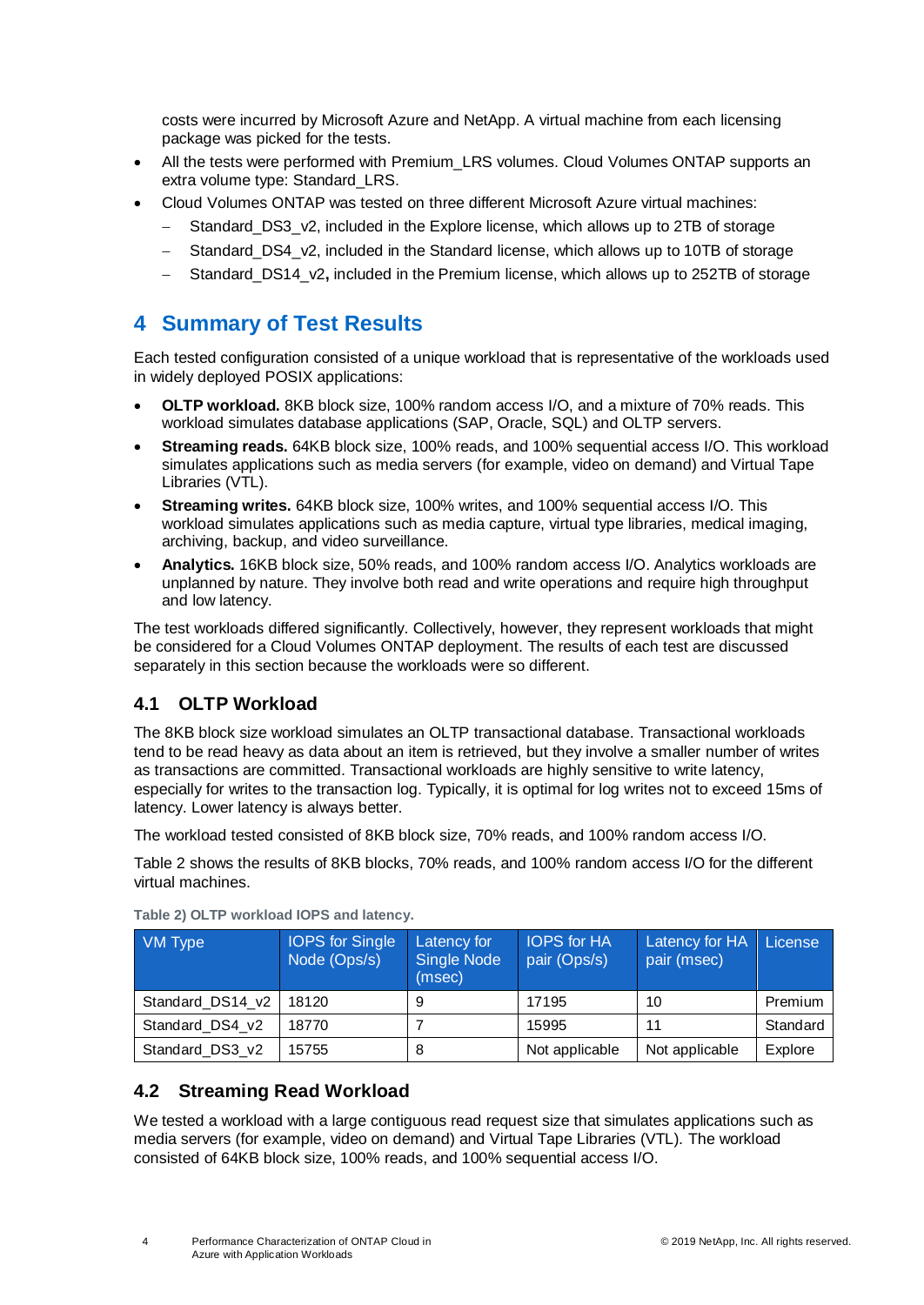The most significant measurement for this type of workload is throughput, as Table 3 shows.

| VM Type          | <b>Throughput for Single</b><br>Node (MBps) | Throughput for HA<br>pair (MBps) | License  |
|------------------|---------------------------------------------|----------------------------------|----------|
| Standard DS14 v2 | 427                                         | 380                              | Premium  |
| Standard DS4 v2  | 411                                         | 346                              | Standard |
| Standard DS3 v2  | 340                                         | Not applicable                   | Explore  |

<span id="page-4-3"></span>**Table 3) Streaming read workload.**

Cloud Volumes ONTAP has robust performance for streaming reads. The differences between the virtual machines are caused by the networking capabilities of the instance and the number of CPUs available.

## <span id="page-4-0"></span>**4.3 Streaming Write Workload**

We tested a workload with a large contiguous write request size that simulates applications such as media capture, Virtual Tape Libraries (VTL), medical imaging, archiving, backup, video surveillance, and reference data. The workload consisted of 64KB block size, 100% writes, and 100% sequential access I/O.

The most significant measurement for this type of workload is throughput, as Table 4 shows.

| VM Type          | <b>Throughput for Single</b><br>Node (MBps) | Throughput for HA<br>pair (MBps) | License  |  |
|------------------|---------------------------------------------|----------------------------------|----------|--|
| Standard DS14 v2 | 257                                         | 243                              | Premium  |  |
| Standard DS4 v2  | 258                                         | 205                              | Standard |  |
| Standard DS3 v2  | 47                                          | ΝA                               | Explore  |  |

<span id="page-4-4"></span>**Table 4) Streaming write workload throughput.**

Cloud Volumes ONTAP performed well for the streaming write workload.

## <span id="page-4-1"></span>**4.4 Analytics Workloads**

We tested a workload with analytics characteristics. Analytics contain a mixture of read and write, for which throughput and latency are the most important measurements. The workload we tested consisted of 16KB block size, 50% read, and 100% random access I/O.

| VM Type          | Throughput for<br><b>Single Node</b><br>(MBps) | Latency for<br><b>Single Node</b><br>(msec) | Throughput for<br>HA pair<br>(MBps) | Latency<br>for HA<br>pair<br>(msec) | <b>License</b> |
|------------------|------------------------------------------------|---------------------------------------------|-------------------------------------|-------------------------------------|----------------|
| Standard_DS14_v2 | 145                                            | 14                                          | 152                                 | 12                                  | Premium        |
| Standard DS4 v2  | 135                                            | 9                                           | 128                                 | 14                                  | Standard       |
| Standard DS3 v2  | 90                                             | 20                                          | <b>NA</b>                           | <b>NA</b>                           | Explore        |

<span id="page-4-5"></span>**Table 5) Analytics workload throughput.**

The results show that Cloud Volumes ONTAP is a good fit for analytics workloads, because it can maintain high throughput under strict latency constraints.

## <span id="page-4-2"></span>**4.5 Data on FabricPool**

In the ONTAP 9.5 release, all inactive or cold data in the active file system can be tiered to the Azure Blob. We tested workloads on volumes that had the relevant tiering policy (auto, backup) to cool inactive data to the Azure Blob.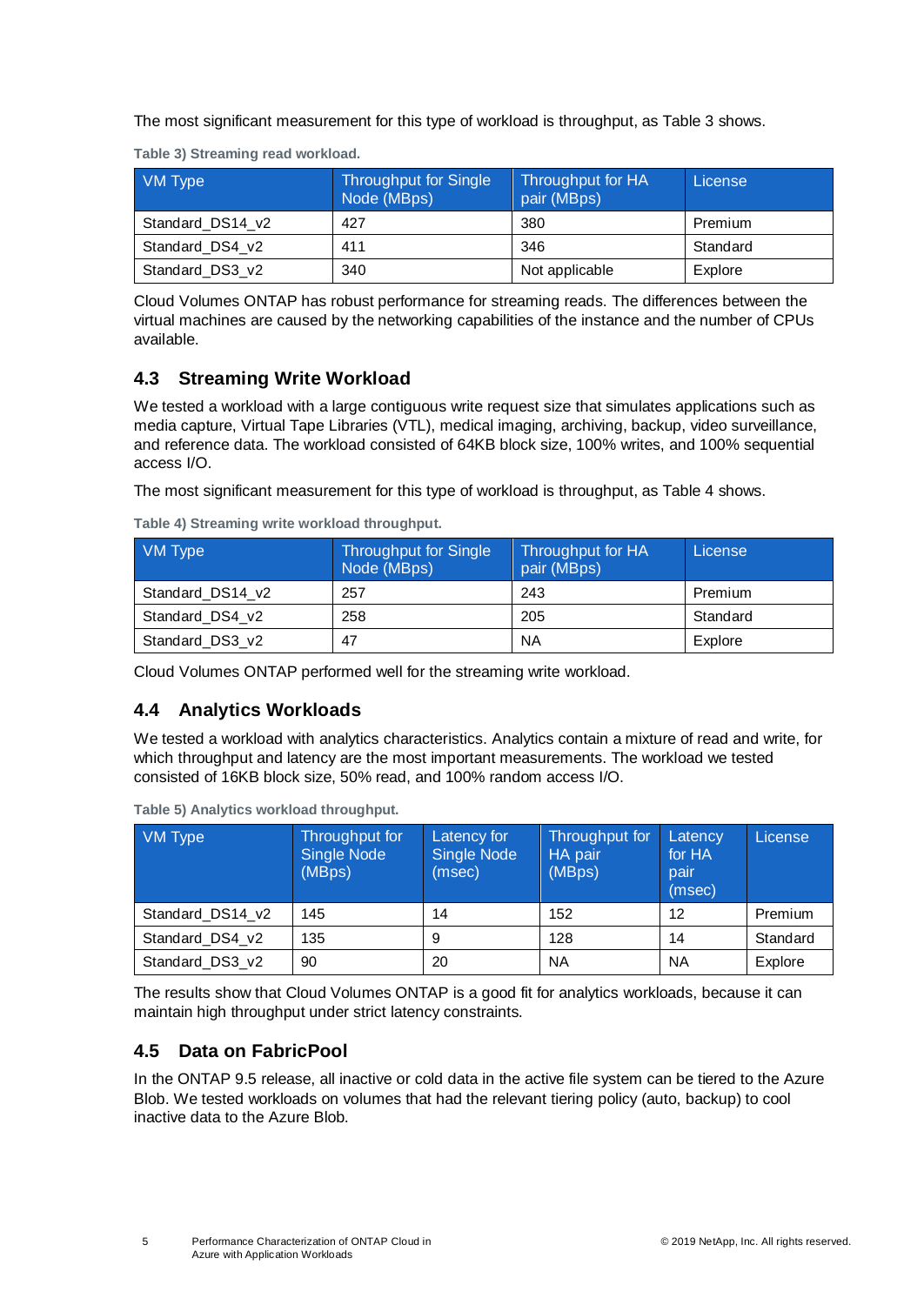#### **Writing to Azure Blob**

We worked with Iometer and the iSCSI protocol to stream a write workload on a volume with tiering capacity set to 'auto' while the data was written to EBS. In the background, data that was considered cold was transferred to Azure Blob. We did not see any change in write performance.

#### **Reading from Azure Blob**

We worked with the FIO tool on Linux as a client and the NFS protocol, reading from a mounted volume, while all the inactive data was cooled to the Azure Blob. Running 64K BS, random read, average read size was 16K. We saw degradation of about 30%-50% in throughput and IOPS, comparing to reading all the data from EBS drives.

# <span id="page-5-0"></span>**Conclusion**

Cloud Volumes ONTAP was found to be a good fit for OLTP workloads, streaming read workloads, streaming write workloads, and analytics workloads. NetApp has a long history of providing highperformance and feature-rich storage systems. Cloud Volumes ONTAP extends this legacy to Azure. With Cloud Volumes ONTAP, NetApp continues to develop leading-edge storage solutions that provide the agility and mobility that current NetApp customers need and that future NetApp customers will want. Cloud Volumes ONTAP is part of a family of products that stretch from the private cloud to the hybrid cloud to the public cloud. The product family runs the NetApp ONTAP data management software. Understanding the performance characteristics of Cloud Volumes ONTAP is critical for setting our customers' expectations and enabling their continued success.

# <span id="page-5-1"></span>**Where to Find Additional Information**

To learn more about the information described in this document, refer to the following website:

**[NetApp Documentation Center](https://mysupport.netapp.com/info/web/ECMLP2557637.html)** 

# <span id="page-5-2"></span>**Version History**

| Version     | Date       | Document Version History                                                |
|-------------|------------|-------------------------------------------------------------------------|
| Version 1.1 | March 2019 | Updated performance with Cloud Volumes ONTAP v9.5<br>Single and HA pair |
| Version 1.0 | March 2018 | Updated performance with Cloud Volumes ONTAP 9.3                        |